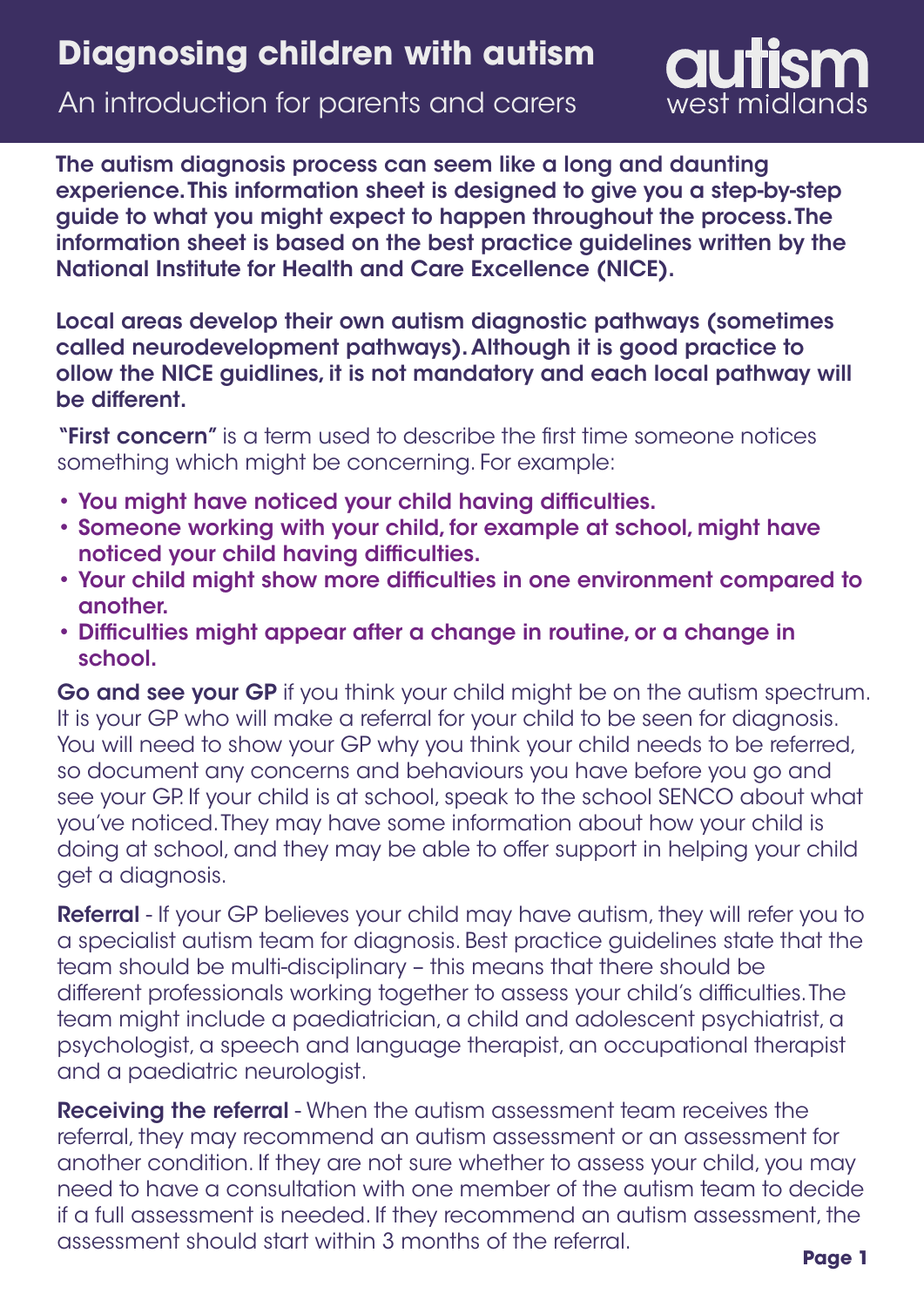An introduction for parents and carers



One member of the team will be designated as the child's case coordinator, and they will be your main point of contact. They will explain the assessment to you and make sure you get all the information and support you need.

The autism assessment - These are things that should happen during the autism assessment:

- Each member of the autism team should speak to you and talk with and observe your child. They will need to find out about your concerns, how your child is getting on at home, at school, and in other environments, your child's health, and your family's health, your child's development and your child's behaviour.
- Your child should be evaluated for other conditions like visual or hearing impairments, cerebral palsy, language difficulties, mental health problems and learning difficulties.
- Your child should receive a physical examination.
- Once each professional has met you and your child, the team should meet and discuss their findings together. Each professional should write down their findings and gather all the information together. This information should include the child's strengths, skills, difficulties, needs and what support the child might need to learn, communicate, care for themselves and help with sensory issues and behaviours of concern.

### After the assesment

- The autism team should share their findings with your child's GP, and if you agree, other professionals involved in your child's care like school or social services.
- A member of the autism team should talk to you and your child about the results of the assessment soon after it is completed and give you a written report which explains all the findings.

If your child is diagnosed with autism, you should be offered a follow-up appointment with a member of the autism team 6 weeks after your assessment so you can ask any questions you have. You should also be given information on where you can access support in your local area.

What if there are uncertainties, or my child is not diagnosed with autism? If the autism team is not sure whether your child has autism, they may send them to another specialist team for further assessment. If they do not diagnose your child with autism, they may refer you to other specialists if they believe this may be helpful.